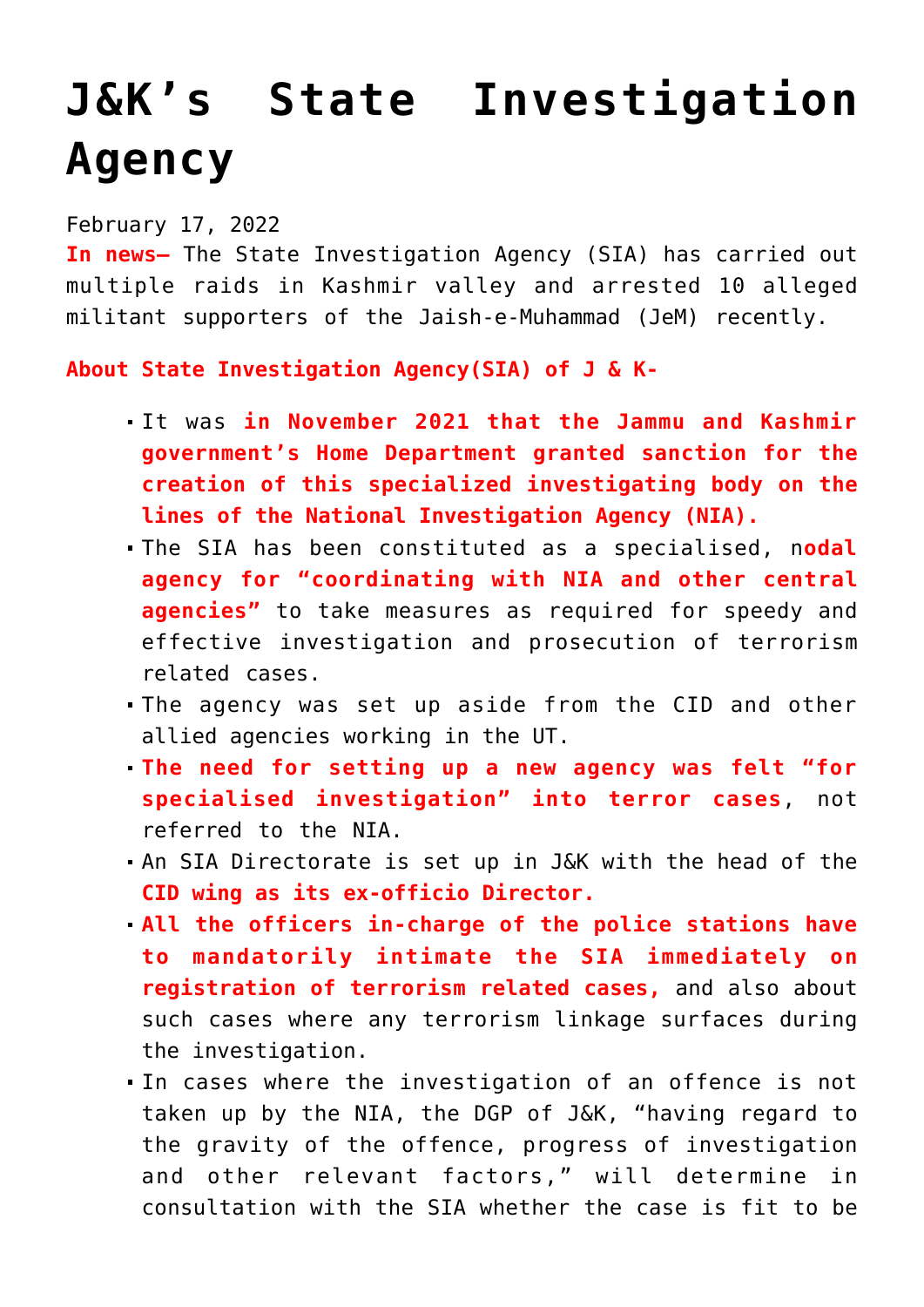investigated by SIA.

- The Home Department notes v**arious offences under different acts and provisions that direct the purview of the SIA. These include**–
	- The Explosive Substances Act, 1908 (6 of 1908).
	- The Unlawful Activities (Prevention) Act, 1967 (37 of 1967).
	- Offences having terrorism linkage.
	- All terrorist acts including terrorist financing and circulation of high quality fake Indian currency notes cases.
	- Terrorism related larger conspiracy cases.
	- Terrorist financing and terrorism linked NDPS cases.
- Other offences include, terrorism linked kidnapping and murder cases; terrorism linked weapon snatching/robbery cases and cases relating to terrorism linked propaganda, false narrative, large scale incitement, spreading disaffection, enmity against the Indian Union.

**About National Investigation Agency (NIA)-**

- It was established under the **National Investigation Agency Act, 2008**, which is a central legislation under Article 131 of the Constitution.
- It is India's premier counter-terror agency and is headquartered in New Delhi.
- It was introduced in the wake of the 26/11 Mumbai terrorist attacks.
- The law gives the NIA powers:
	- To take suo motu cognisance of terror activities in any part of India and register a case.
	- To enter any state without permission from the state government, and to investigate and arrest people.
- The **2019 NIA Amendment Act** expanded the type of offences